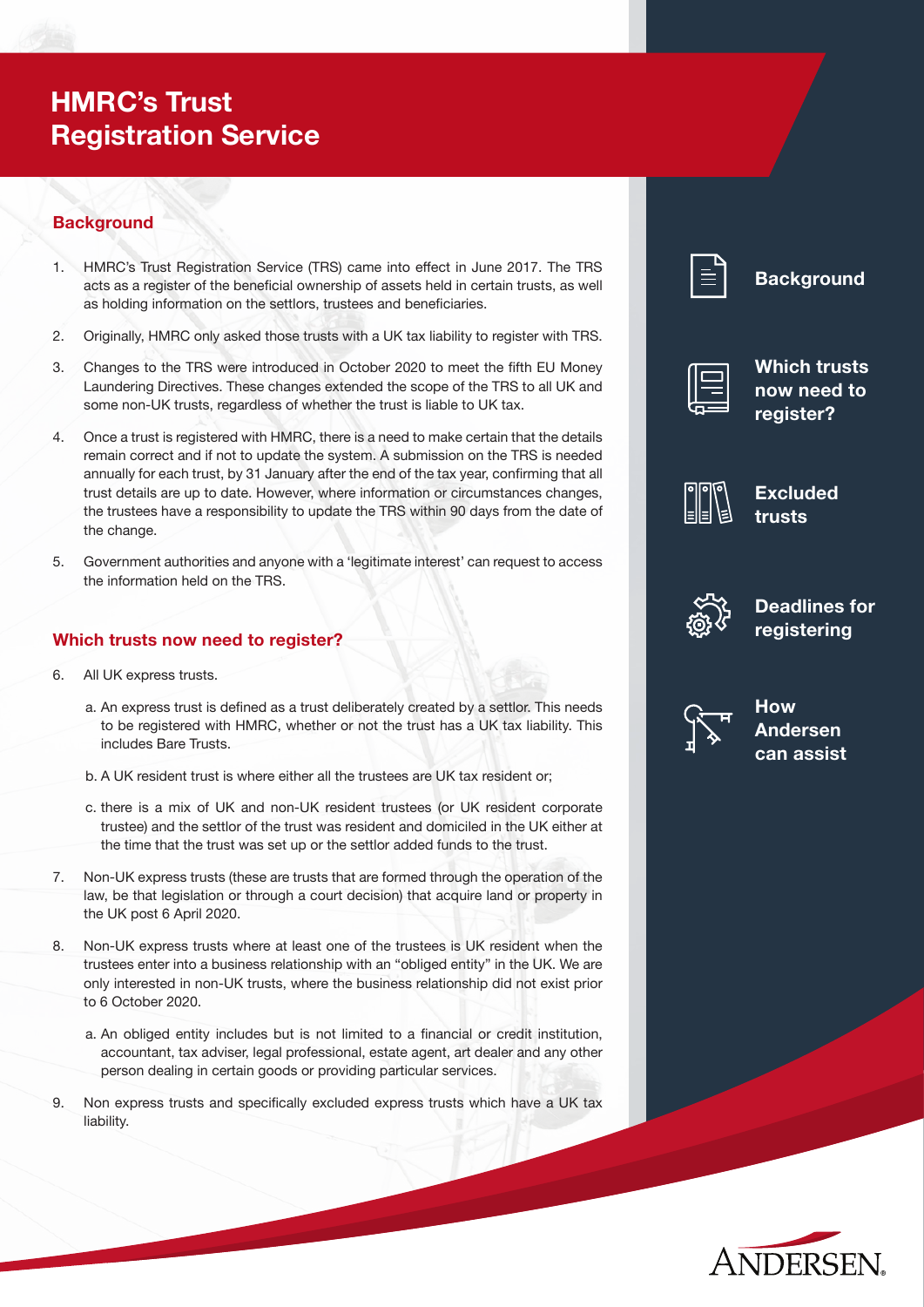

# **HMRC's Trust Registration Service**

# **Excluded trusts**

- 10. The following trusts are excluded from needing to register with HMRC:
	- • Estates and Trusts created on death
	- Insurance Policies and compensation payments
	- • Charitable trusts
	- • Employee Share scheme trusts
	- • Property ownership
	- UK registered Pension schemes
	- Trusts where the beneficiary is a disabled person
	- • Historic Pilot trusts
	- • trusts imposed by legislation or court order
	- • Public Authorities
	- • Approved Maintenance funds for historic buildings
	- Professional services and commercial arrangements
	- • Financial and capital markets
	- Trusts registered on the European Economic Area (EEA) register- to avoid duplication
	- • Child bank accounts, sometimes these need to be registered as a trust to enable the account to be opened.
	- Healthcare policies held in trust

# **Deadlines for registering**

- 11. The deadline for registering a non-taxable trust that was in existence on or after 6 October 2020 is **1 September 2022**.
- 12. For existing trusts that have a UK tax liability they will need to register by **5 October**, following the tax year in which the liability arose to receive a Unique Taxpayer Reference number. For example, a taxable transaction in December 2021, the trust has never previously needed to prepare a UK tax return, registration is by 5 October 2022.
- 13. Where an existing trust has been liable for Inheritance Tax in the past, then the registration period in our example is extended to 31 January 2023.
- 14. The deadline for registering new UK or overseas trusts created **on or after 3 June 2022 is 90 days from the date of creation**.